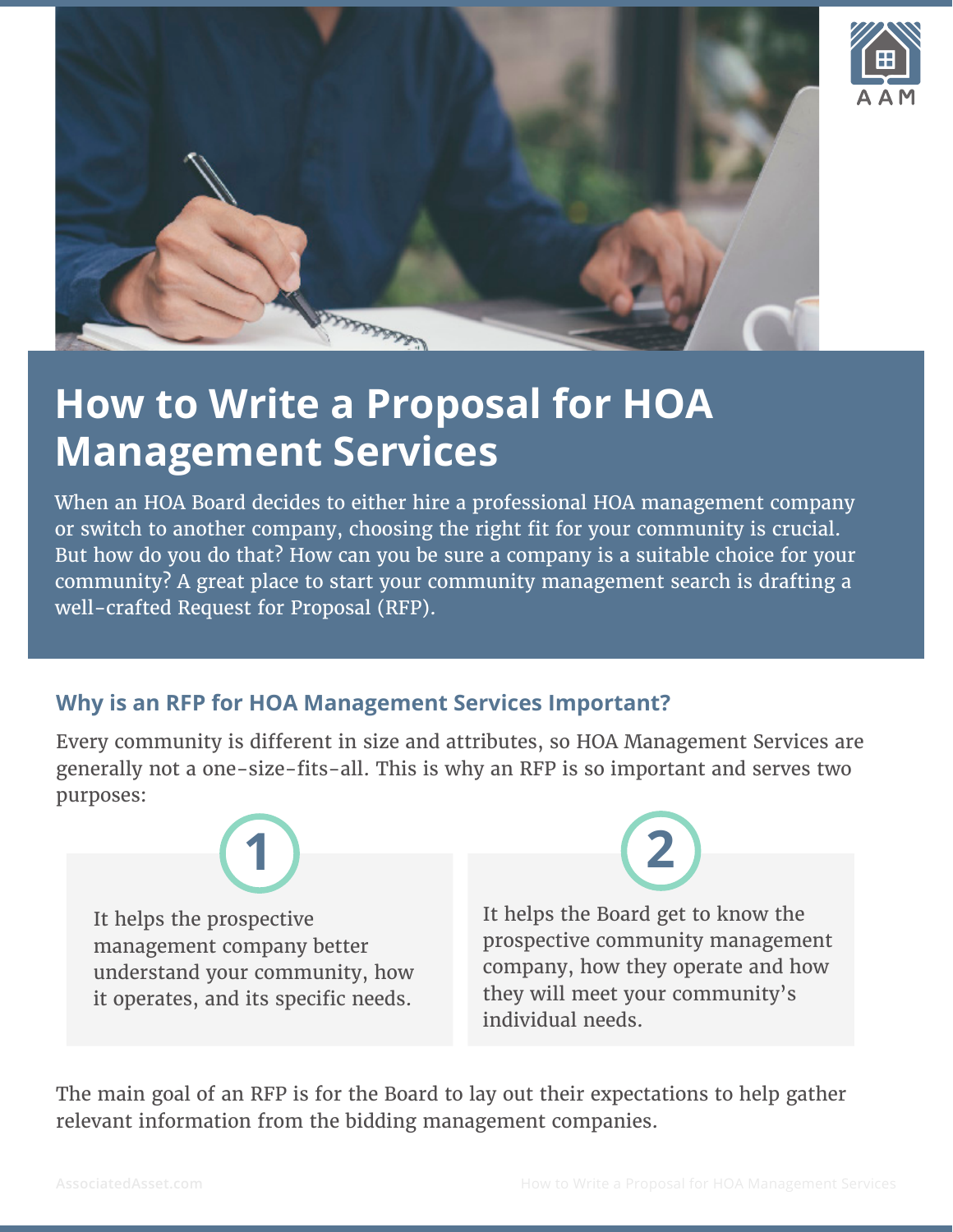Although drafting an RFP may seem like a daunting task, it doesn't have to be. We have found it is best to keep it simple and break your RFP into several key areas of focus. You may take the information we have provided below to draft your RFP, or you may **[click here](https://www.associatedasset.com/media/181292/Community_Management_RFP_Template.docx)** to download our Community Management RFP template that incorporates all pertinent details.

## **Below, we have provided the key areas of focus when drafting your RFP:**

1. **Community Overview** – this is where you can share important community information such as location, size, property type, community features/amenities, staffing structure, etc. You may also want to share the community's largest challenges and what you are looking for in a community management partner.

2. **HOA Management Service Requirements** – this is where you ask the prospective management companies to provide a detailed background on their company and scope of services, as well as pose specific questions that are important to the Board.

The following categories may be helpful in creating your community-specific questions.

#### a. **History of the Management Company**

- i. How long have they been in business?
- ii. What industry organizations do they belong to?
- iii. Qualifications of community management staff

#### b. **Community Management Overview**

- i. General scope of services
- ii. Board training opportunities
- iii. Support for Community Manager

#### c**. Accounting & Financial Management**

- i. Segregation of duties
- ii. Accounting software
- iii. Transparency and internal controls

#### d. **Technology & Innovation**

- i. Data and cybersecurity capabilities
- ii. Homeowner and Board member tools
- iii. Communication methods

3. **Submittal Requirements** – this is where you list your specific submittal instructions such as:

- a. Contact information and where to send the proposal
- b. When the proposal is due
- c. When the Board anticipates making their decision